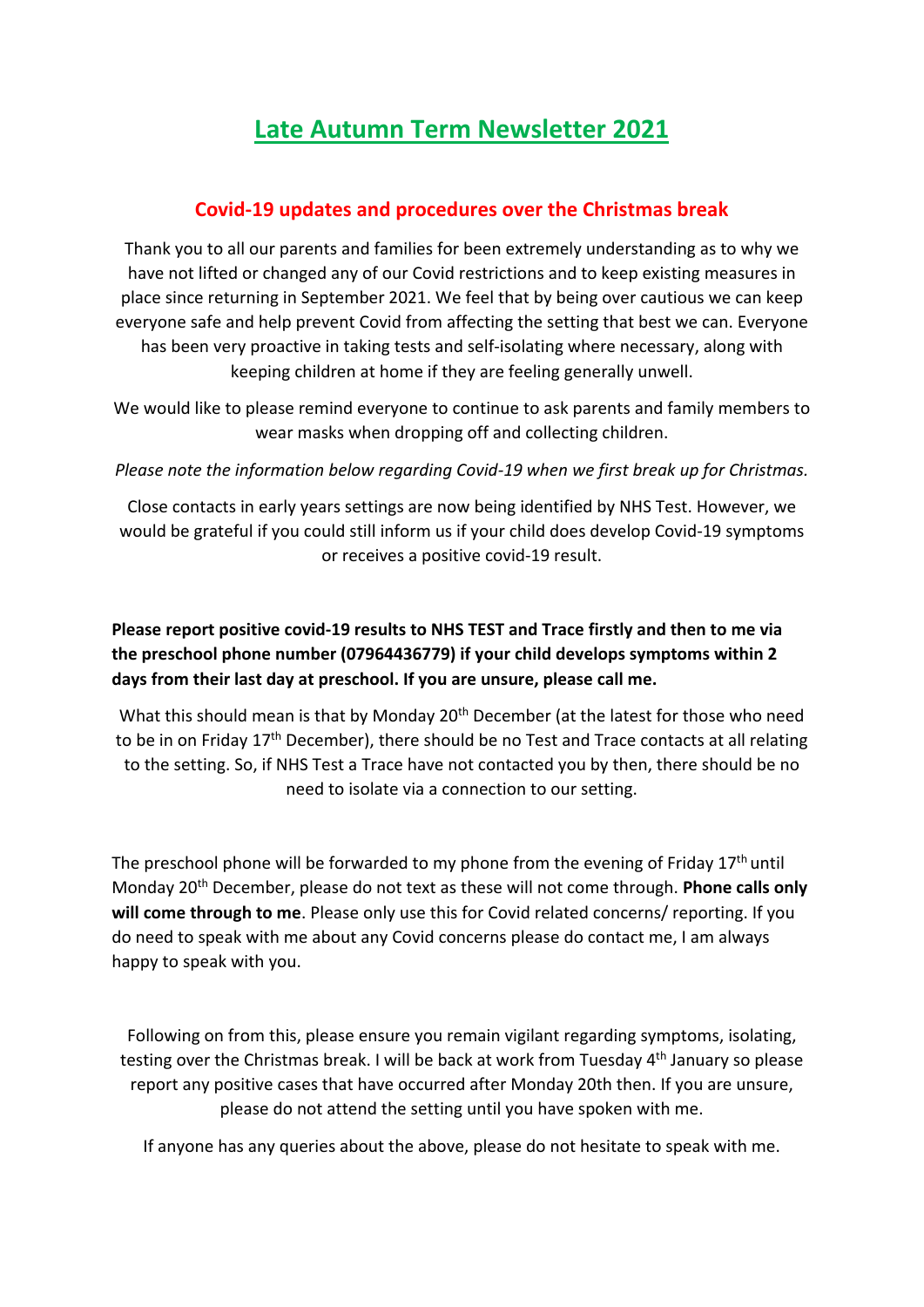We are all hoping that we will not have any form of National announcements or lockdown restrictions after the Christmas holiday period. If we receive any further guidance over the holiday period I will send out an email to keep everyone updated.

Staff are continuing to test twice weekly. Whilst the preschool is closed for half term staff a required to test before returning to the setting after the Christmas break.

# **Christmas party**



Thank you to everyone who made our Christmas party, we all had a great time! They enjoyed lots of party games and were amazed that Santa managed a visit whilst they were outside investigating a jingling sound! Their little faces were a picture when they returned inside and saw the presents under the tree and noticed the letter and photos left by Santa! We continued to have party games and festive fun throughout this week for those who couldn't make the party

# **Tapestry**

The weekly updates are taking more time than the Preschool room expected. The preschool staff are going to try a new approach when we return from the Christmas holidays. They will be posting pictures as and when they can until they can find a consistent way that doesn't take them away from the children for long periods of time but keeps parents informed of their children's time spent at preschool.

# **Suitable Clothing**

Please continue to make sure your child has a hat, a suitable waterproof coat, and wellies.



Invoices for early spring term 2022 will be sent out this week. If you do not receive one, please let me know. These are due at your child's first session back in the term. We would still prefer contactless payments via BACs but if you need to pay via cash or cheque then please let me know so we can arrange this.

The bank account details are at the bottom of your invoices.

If you have any queries regarding your invoice, then please do not hesitate to contact me.

If you are finding it difficult to pay your invoice, then please speak with me and we can arrange a payment plan and/or changing your hours to make this more manageable.

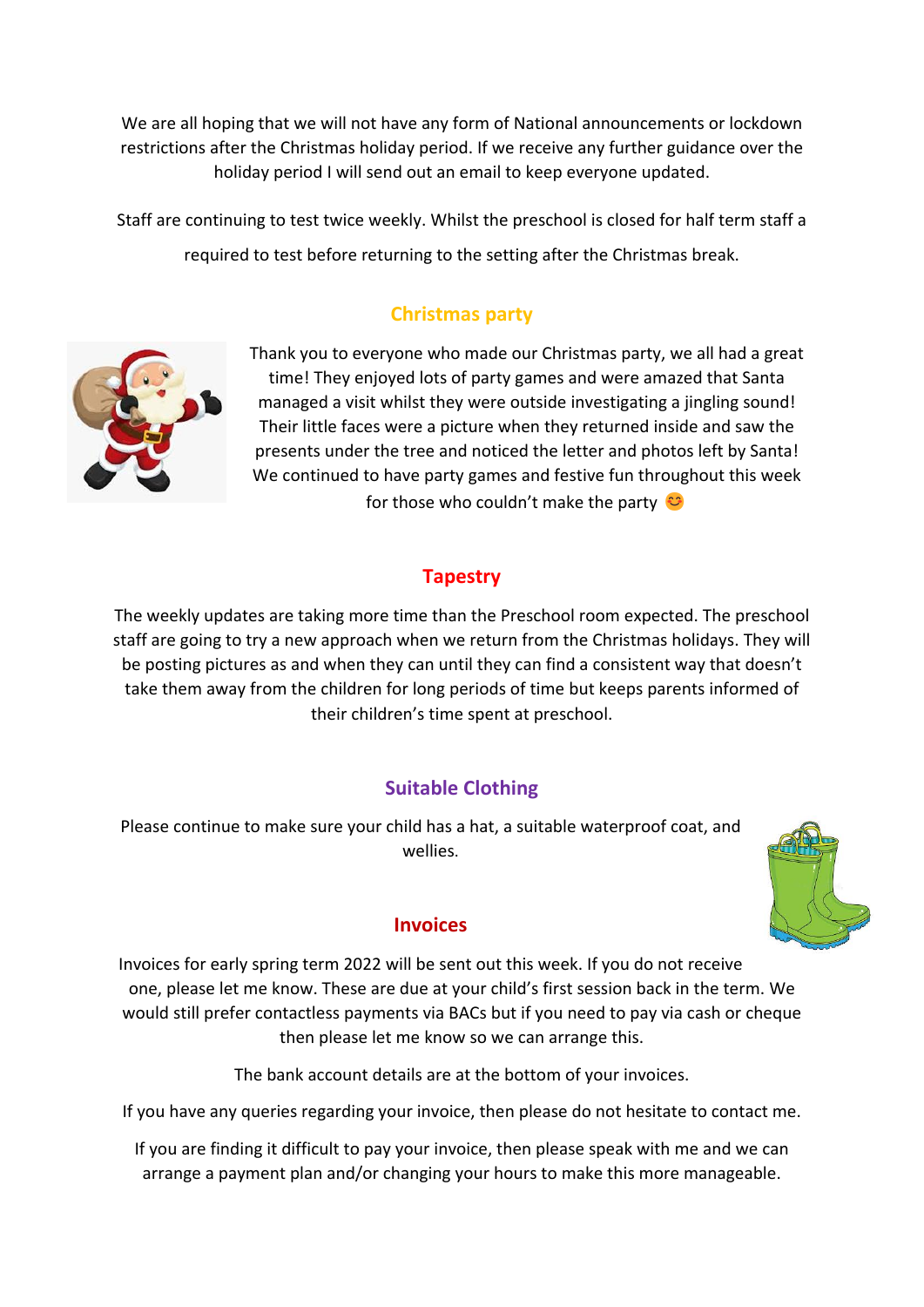#### **30-hour codes- Extended entitlement**

Please continue to reconfirm your 30-hour codes, these enable you to access your funded hours. This is only for the families who access the extended entitlement (30 hours). All other funding is claimed by the setting.

#### **Parental Agreements**

Thank you to everyone for getting these back to me. I still have a few that need bringing in so please let me know if you need another copy. They are an important document as this is how I claim the funded hours for your child. These forms are for children who claim the funded hours only.

# **Primary School Applications- September 2022 start**

If your child is due to start Primary school next year (September 2022) then please ensure that you have applied before the deadline of **15th January 2022.** The application form is now available to complete online. I recommend getting this sent off sooner rather than later, especially as it can become forgotten over the festive period! If you are unsure of which school, you would like your child to attend then please don't hesitate to contact the schools to arrange visits (Covid-19 restrictions applicable).

<https://www.northyorks.gov.uk/apply-place-primary-or-secondary-school>

# **Children's hours**

Please inform me by *Friday 7<sup>th</sup> January 2022* if you would like to change your child's hours for late spring term 2022. This date is for amending hours starting Monday 28<sup>th</sup> February (the start of late spring term). Funded hours cannot be amended as they are claimed at the start of each full term i.e. January, April and September.

Early spring term hours (4<sup>th</sup> January- 18<sup>th</sup> February) cannot be changed now as they are already staffed to the required ratios.

Requests after this date cannot be changed until Summer Term.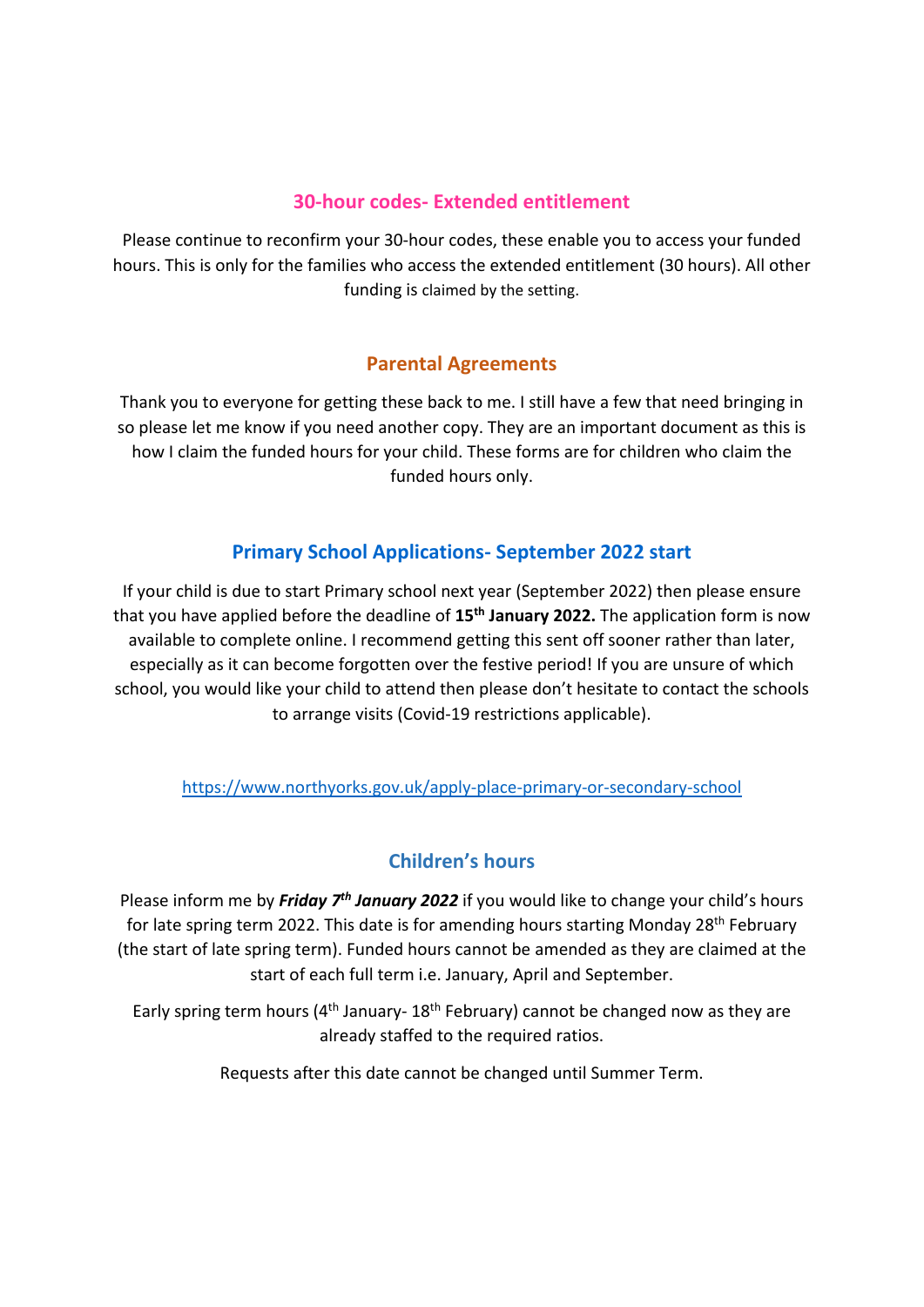#### Staff

Unfortunately, we will be saying goodbye to Annie-Rose after the holidays as she has found a permanent job, her last day will be January  $14<sup>th</sup>$ . We are looking to recruit another member of staff so will keep everyone updated.

# Thank You ۞

- We would like to say a big thank you to one of our parents, **Warren at WJS Electrics** who kindly repaired our faulty light after having a little leak after the storm.
	- We would also like to thank the members from **The shed** that kindly made a donation which we chose to use for the Christmas Party and to put towards some new resources.
- Thank you to the McDonald Family who kindly took very good care of our Fish over the summer. The fish enjoyed it that much they have only recently returned… the children have loved having then back!
- Thank you to all that generously donated raffle prizes and took part in our Christmas fundraisers we have raised £102 to put towards some new pushchairs and equipment to go on walks and explore the village.

Well done to all those whose name got drawn out for the raffle and Name the Bear – Mistletoe!

| es for u | e e c | r dir |
|----------|-------|-------|
|          |       |       |
|          |       |       |

We break up for Christmas Friday 17th December 2019

**Early Spring Term**- Tuesday 5th January 2022-Friday 18th February 2022